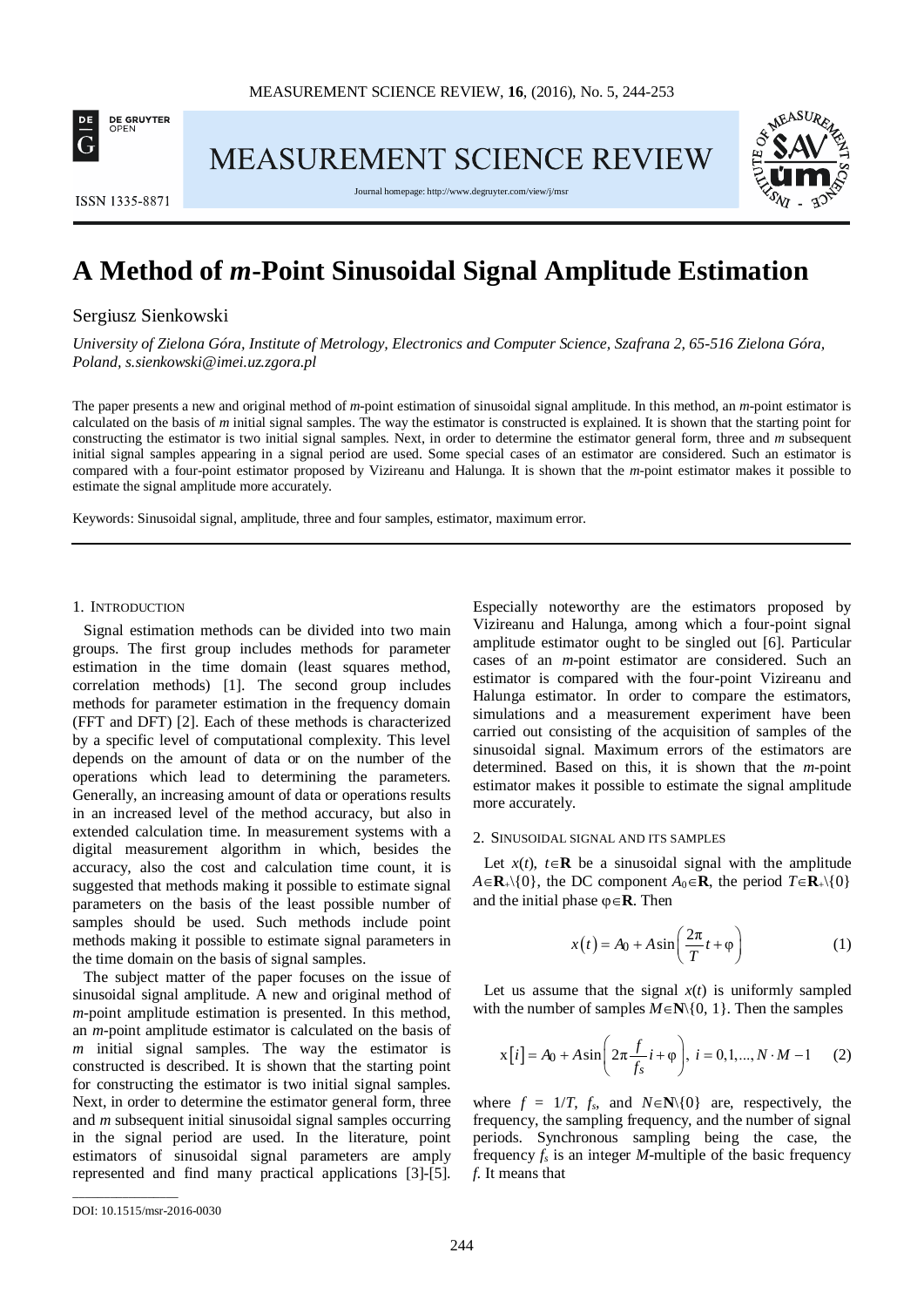$$
x[i] = A_0 + A\sin\left(\frac{2\pi}{M}i + \varphi\right)
$$
 (3)

3. METHODS OF POINT ESTIMATION OF SINUSOIDAL SIGNAL AMPLITUDE

## *A. Three-point method*

In the three-point method, an estimator enabling to estimate amplitude *A* on the basis of three initial samples  $x[i]$  of signal  $x(t)$  is constructed. The starting point for constructing the estimator is two initial signal samples.

Let  $2 \le m < M$ ,  $m \in \mathbb{N} \setminus \{0, 1\}$  be the number of equations in an equation system which can be defined on the basis of (3). Let us assume  $m = 2$  and  $A_0 = 0$ . Then  $M \ge 3$  and

$$
x[0] = A\sin(\varphi)
$$
  
\n
$$
x[1] = A\sin\left(\frac{2\pi}{M} + \varphi\right)
$$
\n(4)

Solving system of equations (4) with respect to *A*, we obtain

$$
A_{I}^{(2p)} = \frac{x[0] + x[1]}{\sin(\varphi) \left(1 + \cos\left(\frac{2\pi}{M}\right)\right) + \cos(\varphi)\sin\left(\frac{2\pi}{M}\right)}\tag{5}
$$

Assuming

$$
Z_1^{(2p)} = 1 + \cos\left(\frac{2\pi}{M}\right)
$$
  
\n
$$
Z_2^{(2p)} = \sin\left(\frac{2\pi}{M}\right)
$$
  
\n
$$
Z_3^{(2p)} = x[0] + x[1]
$$
\n(6)

then on the basis of  $(4)-(6)$ , we obtain the equation

$$
A_{1}^{(2p)} = \frac{Z_{3}^{(2p)}}{\frac{\mathbf{x}[0]}{A}Z_{1}^{(2p)} + \text{sign}(\cos(\varphi))\sqrt{1 - \left(\frac{\mathbf{x}[0]}{A}\right)^{2}Z_{2}^{(2p)}}}
$$
(7)

where sign(*z*),  $z \in \mathbf{R}$  is the signum function [7]. Substituting amplitude *A* for  $A_1^{(2p)}$  and solving equation (7) with respect to *A*, we obtain that

$$
A_1^{(2p)} = \left(x^2[0] \left(\frac{Z_1^{(2p)}}{Z_2^{(2p)}}\right)^2 + 1\right) - 2x[0] \frac{Z_1^{(2p)}Z_3^{(2p)}}{\left(Z_2^{(2p)}\right)^2} + \left(\frac{Z_3^{(2p)}}{Z_2^{(2p)}}\right)^2\right)
$$
\n(8)

We proceed similarly in the case when  $m = 3$  and  $A_0 = 0$ . Then  $M \geq 4$ , and the system determined on the basis of (3) assumes the form

$$
x[0] = A \sin(\varphi)
$$
  
\n
$$
x[1] = A \sin\left(\frac{2\pi}{M} + \varphi\right)
$$
  
\n
$$
x[2] = A \sin\left(\frac{4\pi}{M} + \varphi\right)
$$
\n(9)

Solving system of equations (9) with respect to *A*, we obtain

$$
A_{1}^{(3p)} = \frac{x[0] + x[1] + x[2]}{D}
$$
 (10)

Where

$$
D = \sin(\varphi) \left( 1 + \cos\left(\frac{2\pi}{M}\right) + \cos\left(\frac{4\pi}{M}\right) \right) + \cos(\varphi) \left( \sin\left(\frac{2\pi}{M}\right) + \sin\left(\frac{4\pi}{M}\right) \right)
$$
(11)

Assuming

$$
Z_1^{(3p)} = 1 + \cos\left(\frac{2\pi}{M}\right) + \cos\left(\frac{4\pi}{M}\right)
$$
  

$$
Z_2^{(3p)} = \sin\left(\frac{2\pi}{M}\right) + \sin\left(\frac{4\pi}{M}\right)
$$
  

$$
Z_3^{(3p)} = x[0] + x[1] + x[2]
$$
 (12)

then on the basis of  $(9)-(12)$ , we obtain the equation

$$
A_{1}^{(3p)} = \frac{Z_{3}^{(3p)}}{\frac{\mathbf{x}[0]}{A}Z_{1}^{(3p)} + \text{sign}(\cos(\varphi))\sqrt{1 - \left(\frac{\mathbf{x}[0]}{A}\right)^{2}Z_{2}^{(3p)}}}
$$
(13)

Substituting amplitude  $A$  for  $A_1^{(3p)}$  and solving equation (13) with respect to *A*, we obtain that

$$
A_1^{(3p)} = \left(x^2[0] \left(\frac{Z_1^{(3p)}}{Z_2^{(3p)}}\right)^2 + 1\right) - 2x[0] \frac{Z_1^{(3p)}Z_3^{(3p)}}{\left(Z_2^{(3p)}\right)^2} + \left(\frac{Z_3^{(3p)}}{Z_2^{(3p)}}\right)^2\right)
$$
(14)

Since functions  $sin(2\pi/M)$ ,  $cos(2\pi/M)$ ,  $sin(4\pi/M)$ , and  $cos(4\pi/M)$  in equations (6) and (12) are not represented by samples  $x[i]$  of signal  $x(t)$ , then quantities (8) and (14) do not yet constitute descriptions of point estimators. Note though that the sample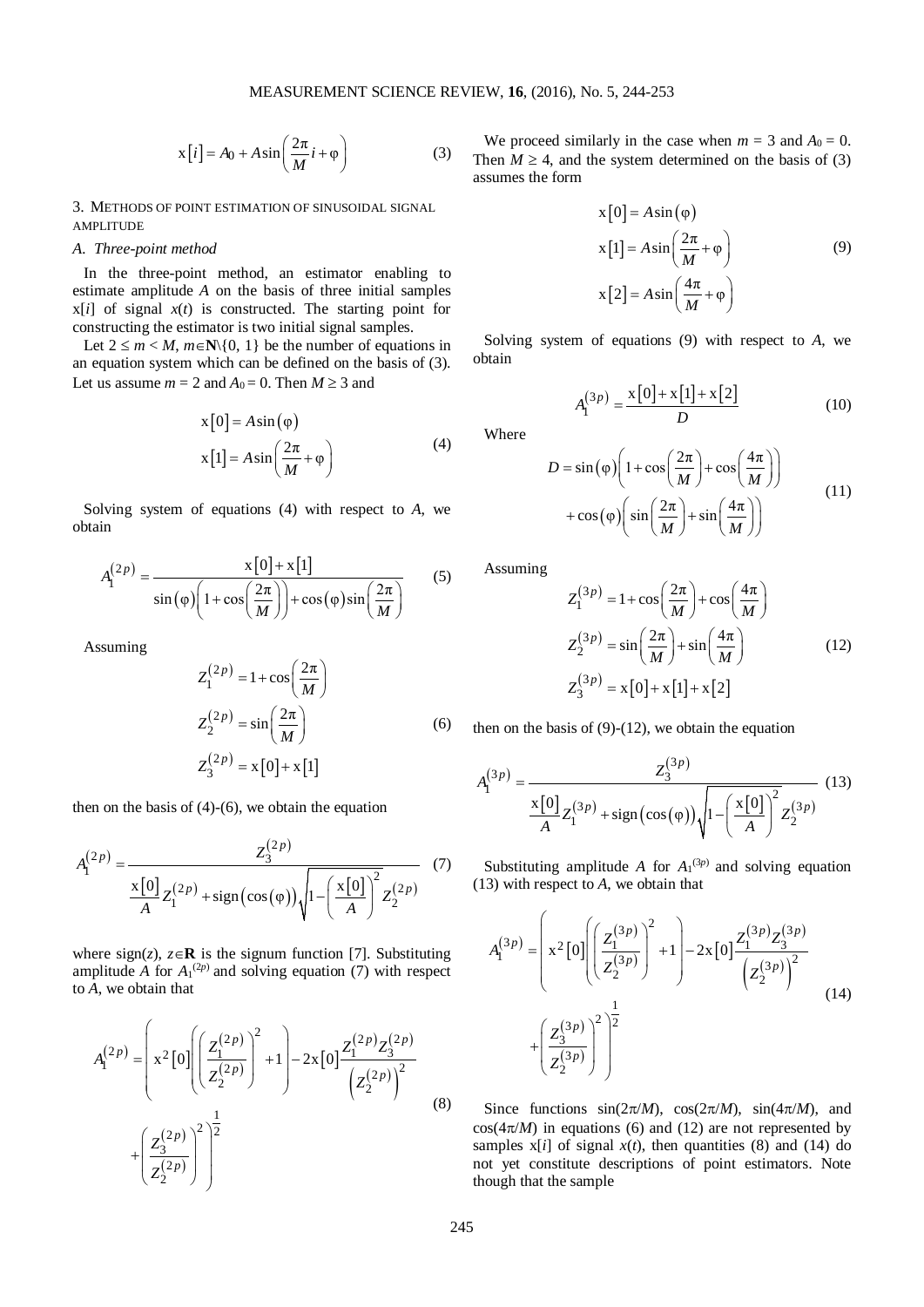$$
x[2] = A\sin\left(\frac{4\pi}{M} + \varphi\right) = 2\cos\left(\frac{2\pi}{M}\right)x[1] - x[0] \tag{15}
$$

From the above equation it follows that [8]

$$
\cos\left(\frac{2\pi}{M}\right) = \frac{x\left[0\right] + x\left[2\right]}{2x\left[1\right]}
$$
\n(16)

Since for  $M \ge 3$  the function  $\sin(2\pi/M) > 0$ , then based on (16) we obtain

$$
\sin\left(\frac{2\pi}{M}\right) = \sqrt{1 - \frac{(x[0] + x[2])^2}{4x^2[1]}}
$$
\n
$$
\sin\left(\frac{4\pi}{M}\right) = \frac{x[0] + x[2]}{x[1]} \sqrt{1 - \frac{(x[0] + x[2])^2}{4x^2[1]}} \qquad (17)
$$
\n
$$
\cos\left(\frac{4\pi}{M}\right) = \frac{(x[0] + x[2])^2}{2x^2[1]} - 1
$$

Substituting the expressions in equation (17) for the expressions in equation (6), we obtain

$$
Z_1^{(2p)} = 1 + \frac{x[0] + x[2]}{2x[1]}
$$
  
\n
$$
Z_2^{(2p)} = \sqrt{1 - \frac{(x[0] + x[2])^2}{4x^2[1]}}
$$
  
\n
$$
Z_3^{(2p)} = x[0] + x[1]
$$
  
\n(18)

We proceed similarly with equation (12). Substituting the expressions in equation (17) for the expressions in equation (12), we obtain

$$
Z_1^{(3p)} = \frac{x[0] + x[1] + x[2]}{2x^2[1]} (x[0] + x[2])
$$
  
\n
$$
Z_2^{(3p)} = \frac{x[0] + x[1] + x[2]}{x[1]} \sqrt{1 - \frac{(x[0] + x[2])^2}{4x^2[1]}} \qquad (19)
$$
  
\n
$$
Z_3^{(3p)} = x[0] + x[1] + x[2]
$$

In this way, quantities (8) and (14) become point estimators of amplitude *A* of signal  $x(t)$ . One of the initial conditions for calculating a three-point estimator is the assumption that the sample  $x[1] \neq 0$ . Moreover, situations ought to be excluded from the calculations in which, due to the estimator and signal sample construction, it is not possible to carry out the mathematical operations of extraction of roots and division. Fixing the initial conditions makes it possible to calculate the estimator correctly.

At this point, some clarification is called for. Equation (8) does not, contrary to what its name suggests, constitute a description of a two-point estimator, but of a three-point estimator. It follows from the fact that the functions in equation (17) are calculated on the basis of three samples  $x[i]$  of signal  $x(t)$ . Furthermore, in this paper, such an estimator is denoted by the symbol  $A_1^{(3p)*}$  and is called three-point estimator. Let us take note that the following theorem holds true.

*Theorem 1*. If  $M \geq 4$ , then  $A_1^{(3p)} = A_1^{(3p)^*}$ .

*Proof.* Based on the components of equation (18), we obtain

$$
\frac{Z_1^{(2p)}}{Z_2^{(2p)}} = \frac{x[0]+2x[1]+x[2]}{2x[1]\sqrt{1-\frac{(x[0]+x[2])^2}{4x^2[1]}}}
$$
\n
$$
\frac{Z_3^{(2p)}}{Z_2^{(2p)}} = \frac{x[0]+x[1]}{\sqrt{1-\frac{(x[0]+x[2])^2}{4x^2[1]}}}
$$
\n
$$
\frac{Z_1^{(2p)}Z_3^{(2p)}}{\left(Z_2^{(2p)}\right)^2} = -\frac{2x[1](x[0]+x[1])}{x[0]-2x[1]+x[2]}
$$
\n(20)

If  $M \geq 4$ , then estimator (8) assumes the form

$$
A_1^{(3p)*} = A_1^{(2p)} = \left(x^2[0]\left(-\frac{4x[1]}{x[0]-2x[1]+x[2]}\right) + \frac{4x[1]x[0](x[0]+x[1])}{x[0]-2x[1]+x[2]} - \frac{4x^2[1](x[0]+x[1])^2}{(x[0]+x[2])^2 - 4x^2[1]}\right)^{\frac{1}{2}} (21)
$$

$$
= \sqrt{\frac{4x^2[1](x[0]x[2]-x^2[1])}{(x[0]+x[2])^2 - 4x^2[1]}}.
$$

On the other hand, based on the components of equation (19), we obtain

$$
\frac{Z_1^{(3p)}}{Z_2^{(3p)}} = \frac{x[0] + x[2]}{2x[1]\sqrt{1 - \frac{(x[0] + x[2])^2}{4x^2[1]}}}
$$
\n
$$
\frac{Z_3^{(3p)}}{Z_2^{(3p)}} = \frac{x[1]}{\sqrt{1 - \frac{(x[0] + x[2])^2}{4x^2[1]}}}
$$
\n
$$
\frac{Z_1^{(3p)}Z_3^{(3p)}}{\left(Z_2^{(3p)}\right)^2} = -\frac{2x^2[1](x[0] + x[2])}{(x[0] + x[2])^2 - 4x^2[1]}
$$
\n(22)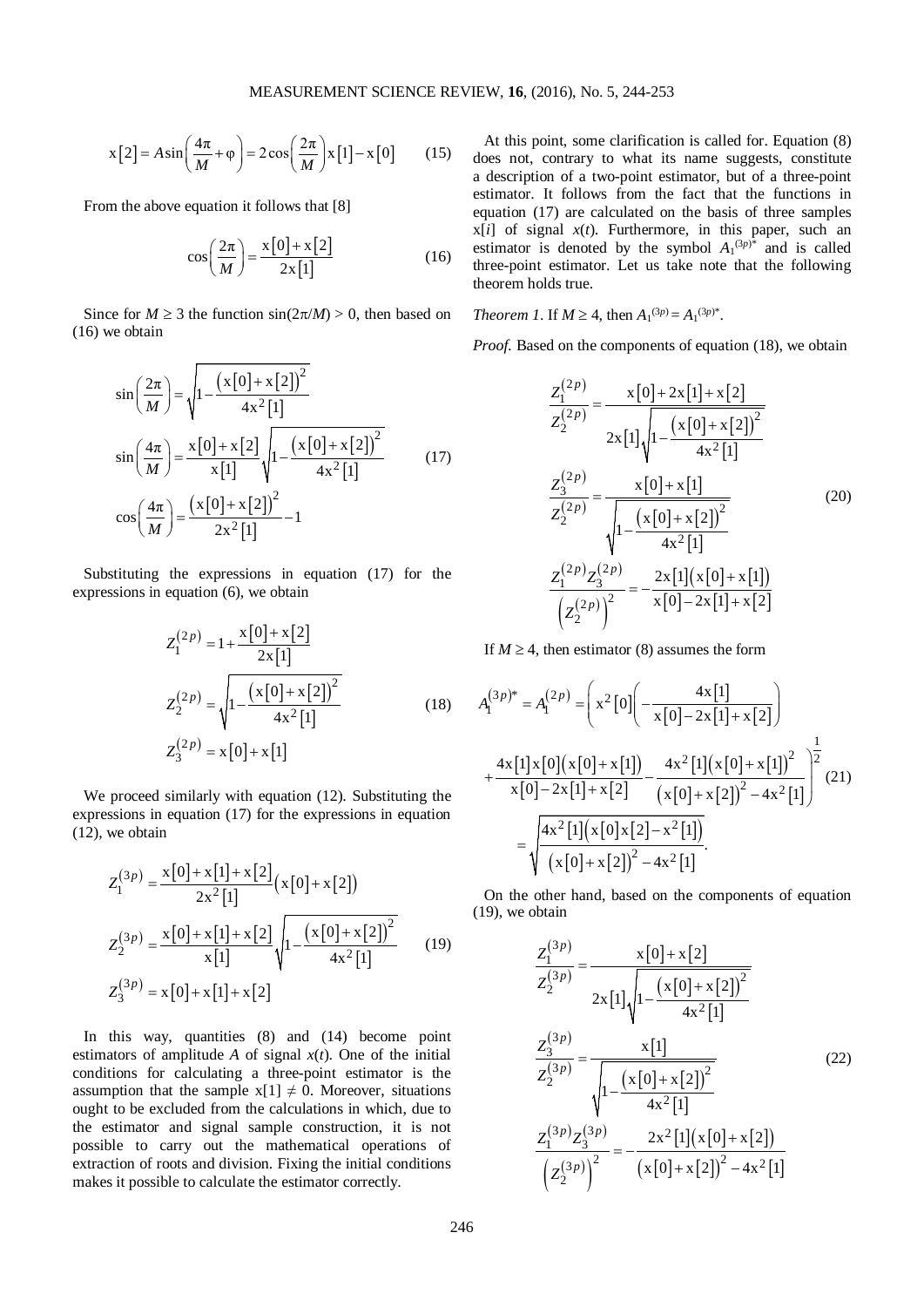Hence for  $M \geq 4$ , estimator (14) assumes the following form

$$
A_{I}^{(3p)} = \left(x^2[0]\left(-\frac{4x^4[1]}{(x[0]+x[2])^2 - 4x^2[1]}\right)\right)
$$

$$
-\frac{4x^4[1]}{(x[0]+x[2])^2 - 4x^2[1]} + \frac{4x[0]x^2[1](x[0]+x[2])}{(x[0]+x[2])^2 - 4x^2[1]}\right)^{\frac{1}{2}}
$$
(23)
$$
= \sqrt{\frac{4x^2[1](x[0]x[2]-x^2[1])}{(x[0]+x[2])^2 - 4x^2[1]}}
$$

Thus  $A_1^{(3p)} = A_1^{(3p)^*}.$ 

A serious drawback of the estimators  $A_1^{(3p)}$  and  $A_1^{(3p)*}$  is that in calculations they do not include the DC component  $A_0$  of signal  $x(t)$ . It turns out, however, that in certain special cases, estimator  $A_1^{(3p)*}$  can allow for such a component. It takes place when initial phase  $\varphi$  of signal  $x(t)$  assumes the value, e.g.,  $\varphi = 0$  or  $\varphi = \pi/2$ . Let us take into account estimator  $A_1^{(3p)^*}$ . Let us assume  $m = 2$ ,  $A_0 \in \mathbb{R}$ , and  $\varphi = k\pi$ ,  $k ∈ **Z**$ . Then *M* ≥ 3 and

$$
x[0] = A_0 + A\sin(k\pi) = A_0
$$
 (24)

Based on (5) and (24), we obtain

$$
A_1^{(3p)*} = \frac{x[0] + x[1] - 2A_0}{\sin(\varphi) + \sin(\frac{2\pi}{M} + \varphi)} = \frac{x[1] - x[0]}{\sin(\frac{2\pi}{M})}
$$
(25)

Since the functions in equations (16) and (17) assume the form

$$
\cos\left(\frac{2\pi}{M}\right) = \frac{x[0] + x[2] - 2A_0}{2(x[1] - A_0)} = \frac{x[2] - x[0]}{2(x[1] - x[0])}
$$

$$
\sin\left(\frac{2\pi}{M}\right) = \sqrt{1 - \frac{(x[2] - x[0])^2}{4(x[1] - x[0])^2}}
$$
(26)

then

$$
A_{1}^{(3p)*} = \frac{x[1] - x[0]}{\sqrt{1 - \frac{(x[2] - x[0])^{2}}{4(x[1] - x[0])^{2}}}}
$$
  
= 
$$
\frac{2(x[1] - x[0])^{2}}{\sqrt{4(x[1] - x[0])^{2} - (x[2] - x[0])^{2}}}
$$
(27)

Let us assume that  $m = 2$ ,  $A_0 \in \mathbb{R}$ , and  $\varphi = \pi/2 + 2k\pi$ . Then  $M \geq 3$  and

$$
x[0] = A_0 + A\sin\left(\frac{\pi}{2} + 2k\pi\right) = A_0 + A
$$
 (28)

Based on  $(5)$ ,  $(24)$  and  $(26)$ , we obtain

$$
A_1^{(3p)*} = \frac{x[0] + x[1] - 2A_0}{\sin(\varphi) + \sin(\frac{2\pi}{M} + \varphi)}
$$
  
= 
$$
\frac{x[1] - x[0] + 2A}{1 + \cos(\frac{2\pi}{M})} = \frac{x[1] - x[0] + 2A}{1 + \frac{x[2] - x[0]}{2(x[1] - x[0])}}
$$
(29)

Substituting amplitude *A* for  $A_1^{(3p)}$  and solving equation (29) with respect to *A*, we obtain that

$$
A_{\mathbf{I}}^{(3p)*} = \frac{2(\mathbf{x}[1] - \mathbf{x}[0])^2}{3\mathbf{x}[0] - 4\mathbf{x}[1] + \mathbf{x}[2]}
$$
(30)

If  $M \geq 4$ , then according to Theorem 1, equations (27) and (30) can be applied to calculate estimator  $A_1^{(3p)}$ , when  $\varphi = k\pi$ and  $\varphi = \pi/2 + 2k\pi$ , respectively.

## *B. m-Point method*

Proceeding with the previous analysis, an *m*-point estimator of amplitude *A* of signal *x*(*t*) can be devised.

Let  $2 \le m < M$  be the number of equations in an equations system which can be defined based on (3). Let us assume *A*<sup>0</sup>  $= 0$ . Then

$$
x[0] = A \sin(\varphi)
$$
  
\n
$$
x[1] = A \sin\left(\frac{2\pi}{M} + \varphi\right)
$$
  
\n
$$
\vdots
$$
  
\n
$$
x[m-1] = A \sin\left(\frac{2\pi}{M}(m-1) + \varphi\right)
$$
\n(31)

Solving system (31) with respect to *A*, we obtain

$$
A_{\rm I}^{(mp)} = \frac{x[0] + x[1] + ... + x[m-1]}{D} \tag{32}
$$

where

$$
D = \sin(\varphi) \left( 1 + \cos\left(\frac{2\pi}{M}\right) + \dots + \cos\left(\frac{2\pi}{M}(m-1)\right) \right)
$$
  
+  $\cos(\varphi) \left( \sin\left(\frac{2\pi}{M}\right) + \dots + \sin\left(\frac{2\pi}{M}(m-1)\right) \right)$  (33)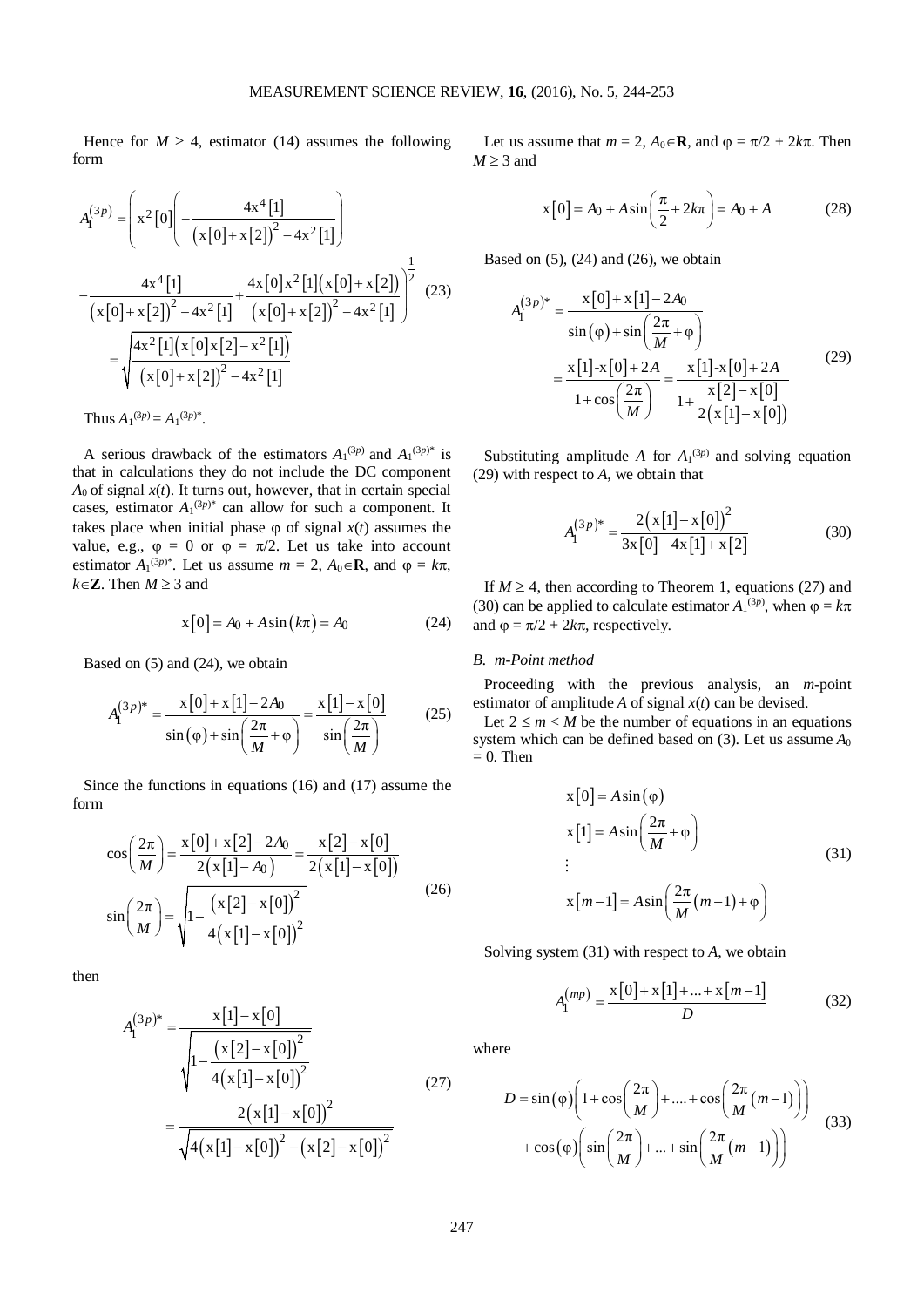Assuming

$$
Z_1^{(mp)} = \sum_{r=0}^{m-1} \cos\left(\frac{2\pi}{M}r\right)
$$
  
\n
$$
Z_2^{(mp)} = \sum_{r=0}^{m-1} \sin\left(\frac{2\pi}{M}r\right)
$$
  
\n
$$
Z_3^{(mp)} = \sum_{r=0}^{m-1} x[r]
$$
\n(34)

then on the basis of  $(31)-(34)$ , we obtain the equation

$$
A_1^{(mp)} = \frac{Z_3^{(mp)}}{\frac{x[0]}{A}Z_1^{(mp)} + \text{sign}(\cos(\varphi))\sqrt{1 - \left(\frac{x[0]}{A}\right)^2}Z_2^{(mp)}}(35)
$$

Substituting amplitude *A* for  $A_1^{(mp)}$  and solving equation (35) with respect to *A*, we obtain that

$$
A_1^{(mp)} = \left(x^2[0] \left( \frac{Z_1^{(mp)}}{Z_2^{(mp)}} \right)^2 + 1 \right) - 2x[0] \frac{Z_1^{(mp)} Z_3^{(mp)}}{\left(Z_2^{(mp)}\right)^2} + \left(\frac{Z_3^{(mp)}}{Z_2^{(mp)}} \right)^2 \right)
$$
(36)

Quantity (36) is not yet a point estimator of amplitude *A* of signal  $x(t)$ . Let us take into account that for  $r \in \mathbb{N}$  the functions [7]

$$
\sin(rx) = \sum_{k=0}^{r} {r \choose k} \cos^{k}(x) \sin^{r-k}(x) \sin\left(\frac{\pi}{2}(r-k)\right)
$$
  
\n
$$
\cos(rx) = \sum_{k=0}^{r} {r \choose k} \cos^{k}(x) \sin^{r-k}(x) \cos\left(\frac{\pi}{2}(r-k)\right)
$$
\n(37)

Hence

$$
Z_{1}^{(mp)} = \sum_{r=0}^{m-1} \sum_{k=0}^{r} \left( \binom{r}{k} \cos^{k} \left( \frac{2\pi}{M} \right) \sin^{r-k} \left( \frac{2\pi}{M} \right) \cdots \cos \left( \frac{\pi}{2} (r - k) \right) \right)
$$
  

$$
Z_{2}^{(mp)} = \sum_{r=0}^{m-1} \sum_{k=0}^{r} \left( \binom{r}{k} \cos^{k} \left( \frac{2\pi}{M} \right) \sin^{r-k} \left( \frac{2\pi}{M} \right) \cdots \sin \left( \frac{\pi}{2} (r - k) \right) \right)
$$
(38)

Utilizing equations (16) and (17), we finally obtain that

$$
Z_{1}^{(mp)} = \sum_{r=0}^{m-1} \sum_{k=0}^{r} \left( \binom{r}{k} \left( \frac{x[0]+x[2]}{2x[1]} \right)^{k} + \left( 1 - \frac{\left( x[0]+x[2] \right)^{2}}{4x^{2}[1]} \right)^{\frac{r-k}{2}} \cos \left( \frac{\pi}{2} (r-k) \right) \right)
$$
  

$$
Z_{2}^{(mp)} = \sum_{r=0}^{m-1} \sum_{k=0}^{r} \left( \binom{r}{k} \left( \frac{x[0]+x[2]}{2x[1]} \right)^{k} + \left( 1 - \frac{\left( x[0]+x[2] \right)^{2}}{4x^{2}[1]} \right)^{\frac{r-k}{2}} \sin \left( \frac{\pi}{2} (r-k) \right) \right)
$$
(39)

In this way, quantity (36) becomes an *m*-point estimator of amplitude  $A$  of signal  $x(t)$ . The initial conditions for the calculations of the estimator are the same as they are in the case of a three-point estimator.

Similarly to the case of estimator  $A_1^{(3p)^*}$ , a situation can be considered in which the DC component  $A_0$  is taken into account while calculating estimator  $A_1^{(mp)}$ . We assume that  $A_0 \neq 0$ ,  $M \geq 3$  and  $\varphi = k\pi$ ,  $k \in \mathbb{Z}$ . Then, based on (24) and (36), we obtain

$$
A_{I}^{(mp)} = \left( (x[0] - A_{0})^{2} \left( \frac{Z_{I}^{(mp)}}{Z_{2}^{(mp)}} \right)^{2} + 1 \right)
$$
  
-2(x[0] - A\_{0}) \frac{Z\_{I}^{(mp)} Z\_{3}^{(mp)}}{(Z\_{2}^{(mp)})} + \left( \frac{Z\_{3}^{(mp)}}{Z\_{2}^{(mp)}} \right)^{2} \right)^{\frac{1}{2}} = \frac{Z\_{3}^{(mp)}}{Z\_{2}^{(mp)}} (40)

Where

$$
Z_{2}^{(mp)} = \sum_{r=0}^{m-1} \sum_{k=0}^{r} \left( {r \choose k} \left( \frac{x[0]+x[2]-2A_{0}}{2(x[1]-A_{0})} \right)^{k} \right)
$$

$$
\cdot \left( 1 - \frac{(x[0]+x[2]-2A_{0})^{2}}{4(x[1]-A_{0})^{2}} \right)^{\frac{r-k}{2}} \sin \left( \frac{\pi}{2}(r-k) \right)
$$

$$
= \sum_{r=0}^{m-1} \sum_{k=0}^{r} \left( {r \choose k} \left( \frac{x[2]-x[0]}{2(x[1]-x[0])} \right)^{k} \right)
$$
(41)
$$
\cdot \left( 1 - \frac{(x[2]-x[0])^{2}}{4(x[1]-x[0])^{2}} \right)^{\frac{r-k}{2}} \sin \left( \frac{\pi}{2}(r-k) \right)
$$

$$
Z_{3}^{(mp)} = \sum_{r=0}^{m-1} (x[r]-A_{0}) = \sum_{r=0}^{m-1} x[r]-mx[0]
$$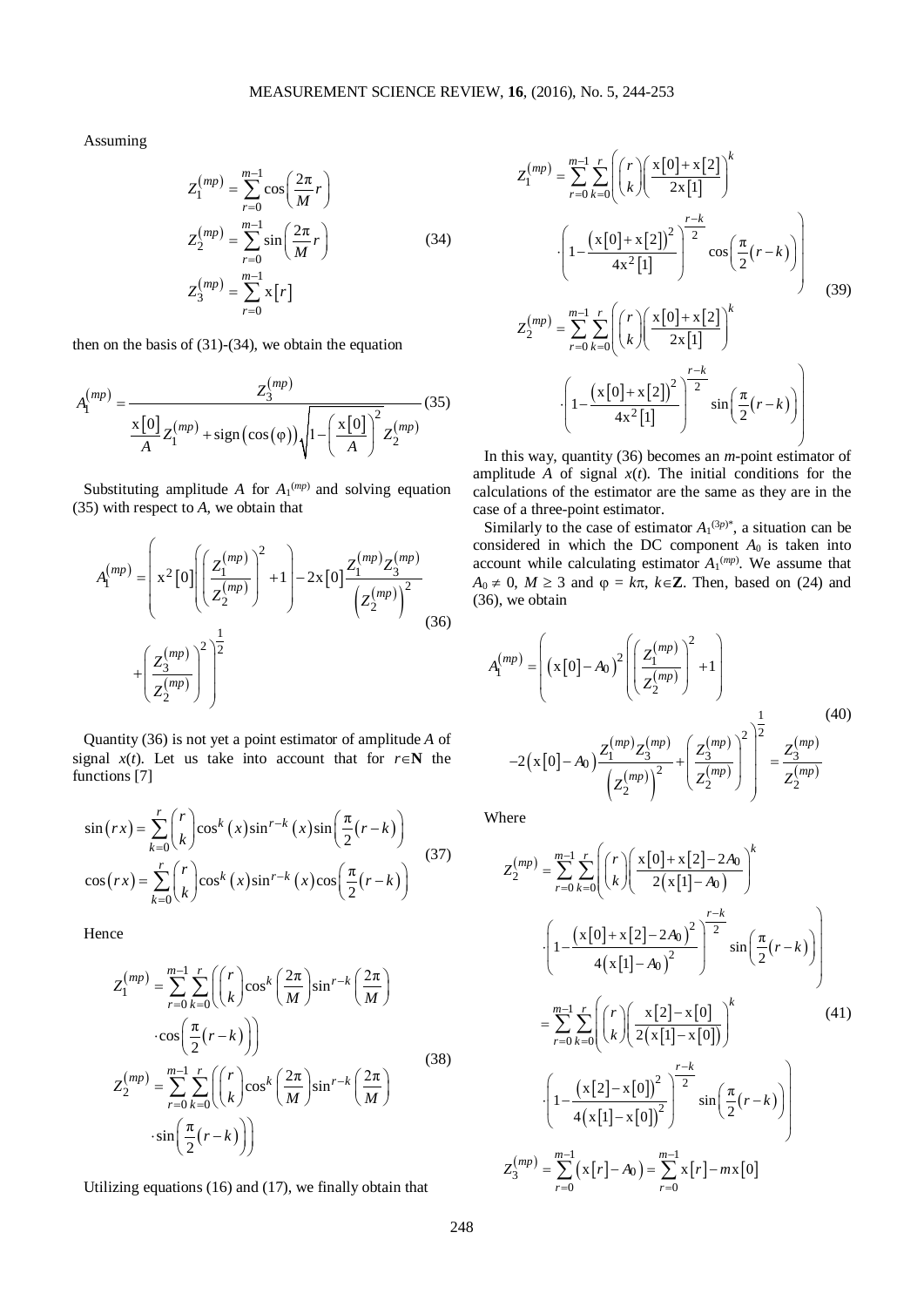### *C. Four-point method*

In a four-point method, the Vizireanu and Halunga estimator is used [6]. Such an estimator is calculated based on four initial samples  $x[i]$  of the sinusoidal signal  $x(t)$ . If all four signal samples assume different values, then

$$
A_1^{(4p)} = \frac{\sqrt{(x[2]-x[1])^2 - (x[1]-x[0])(x[3]-x[2])}}{D}
$$
 (42)

Where

$$
D = \sqrt{2} \left( 1 - \frac{x[1] - x[0] + x[3] - x[2]}{2(x[2] - x[1])} \right)
$$
  

$$
\sqrt{1 + \frac{x[1] - x[0] + x[3] - x[2]}{2(x[2] - x[1])}}
$$
(43)

is a four-point estimator of amplitude  $A$  of signal  $x(t)$ . The main advantage of estimator  $A_1^{(4p)}$  is the fact that it allows to estimate amplitude *A* on the basis of the samples of which we only know that they are samples of a sinusoidal signal. Such an estimator also allows for DC component  $A_0$  of signal  $x(t)$ . Apart from the said advantages, estimator  $A_1^{(4p)}$  also has some drawbacks. The most serious one is due to the initial condition  $(x[0] \neq x[1] \neq x[2] \neq x[4])$ imposed on the estimator. For example, the estimator value cannot be known when  $x(t)$  is a theoretical sinusoidal signal with initial phase  $\varphi = 0$  sampled with the number of samples  $M = 6$ . In the literature, other point estimators have been described. The three- and five-point amplitude *A* estimators proposed by Wu and Hong can serve as examples [9]. Vizireanu and Halunga have shown that the Wu and Hong three-point estimator is in fact a special case of their own four-point estimator [10].

#### 4. SIMULATION RESULTS

We shall assume that the estimation of amplitude *A* is carried out when the sinusoidal signal  $x(t)$  is disturbed by the Gaussian noise  $n(t)$  with the standard deviation  $\sigma_n \in \mathbb{R}_+$ . As a result of this operation, we obtain the signal  $y(t) = x(t)$  $+ n(t)$  whose samples

$$
y[i] = x[i] + n[i] \tag{44}
$$

Let us define by

$$
SNR = 10 \log \left( \frac{A^2}{2} \frac{1}{\sigma_n^2} \right) \tag{45}
$$

and expressed in decibels signal-to-noise ratio [11]. Then

$$
\sigma_n = \sqrt{10^{\log(\frac{A^2}{2}) - \frac{1}{10}SNR}}
$$
 (46)

Adding noise to a signal aims at simulating situations in which the result of amplitude *A* estimation is affected by disturbances occurring in a real measurement channel.

Let us assume that the samples  $y[i]$  of signal  $y(t)$  are quantized in an ideal roundoff A/D converter with the step *q*  $= 2A/2<sup>B</sup>$ , where *B* is the converter resolution, while  $O(\pm z) =$ *q*⋅round( $\pm z/q \pm 0.5$ ), where round(*w*) is a roundoff function rounding off the number  $w \in \mathbb{R}$  to the nearest integer [12], [13]. In this way, quantized samples

$$
y_q[i] = Q(x[i] + n[i]) \tag{47}
$$

are obtained, constituting the basis for the estimation of amplitude *A* of signal *x*(*t*).

Let us assume that amplitude *A* estimation is carried out based on the point methods described in this paper. The accuracy of the methods has been evaluated. Evaluation accuracy is about determining the maximum error

$$
\delta = \max \{ \delta_A \} \tag{48}
$$

Where

$$
\delta_A = \frac{|A_1 - A|}{A} 100\% \tag{49}
$$

is the relative error calculated in each period based on the result  $A_1$  of the amplitude  $A$  estimation.

In order to compare with each other the results of the estimation of amplitude *A*, the following evaluation criteria of accuracy of the results were assumed. If  $\delta$  < 1 %, such result is considered as accurate. If  $1\% < \delta < 10\%$ , such result is conditionally considered as accurate. If  $\delta > 10\%$ , this result is considered as inaccurate and to be rejected.

In the first place a simulation study was carried out, consisting of the estimation of amplitude *A* using the threepoint estimator and the four-point Vizireanu and Halunga estimator. The evaluation of the accuracy of the results of estimation was based on the calculation of errors  $\delta^{(3p)*}$  and  $\delta^{(4p)}$  for varying SNR and  $M = 4, 8, 12, 16$ . During the simulation it is assumed that  $A = 1V$ ,  $f = 20$  Hz,  $A_0 = \varphi = 0$ ,  $B = 16$ ,  $N = 100$ . Fig.1. presents the results of errors  $\delta^{(3p)*}$ and  $\delta^{(4p)}$  as a function of SNR.

The results obtained show that with increase of *M* and SNR, the value of errors  $\delta^{(3p)^*}$  and  $\delta^{(4p)}$  increase as well. In the case of three-point estimator, the cause of increase in error  $\delta^{(3p)^*}$  is caused by increase of *M*, in the formula of estimator  $A_1^{(3p)*}$  the value of the coefficient  $Z_2^{(2p)}$  decreases, but faster than the value of the coefficient  $Z_1^{(2p)}$  increases. In case of a four-point estimator, the cause of the increase in error  $\delta^{(4p)}$  of the result is thus, that along with the increase in *M*, present in the denominator of the formula for estimator  $A_1^{(4p)}$ , the difference between the two initial samples decreases, but faster than the expression of the nominator in this formula increases its value.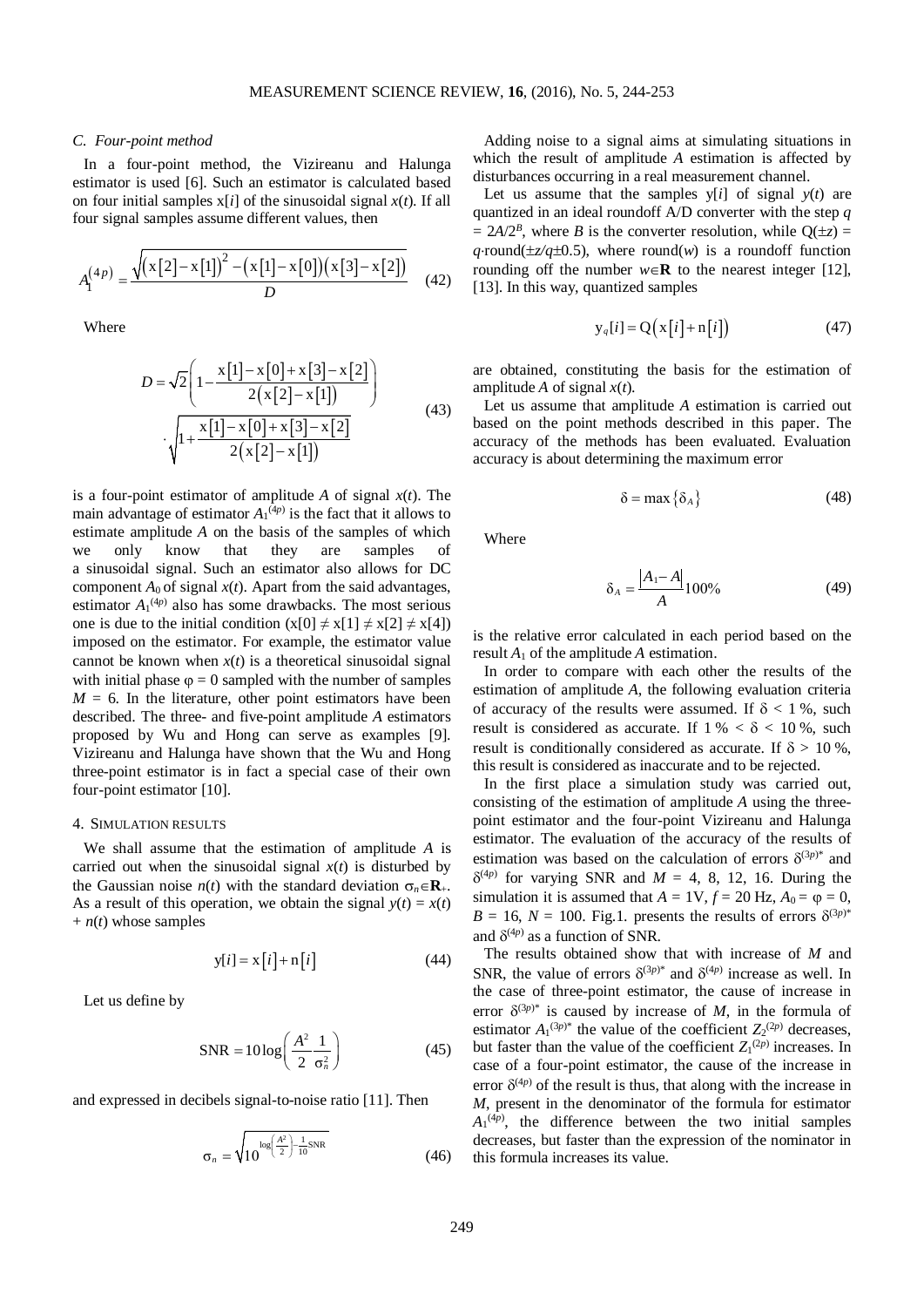

Fig.1. Results of errors  $\delta^{(mp)}$  and  $\delta^{(4p)}$  as a function of SNR, *a*)  $M = 4$ , *b*)  $M = 8$ , *c*)  $M = 12$ , *d*)  $M = 16$ .

However, even though the increase of *M* is followed by the reduction in the accuracy of the results, error  $\delta^{(3p)*}$  can further on take values below 1 %. It happens, for example, when  $M = 16$  and SNR  $> 70$  dB (Fig.1.d)). In the following part of this article is shown that increase in *M* may be necessarily caused by the fact that for the low number of samples *M*, the *m*-point estimator may not give any benefits.

It remains to consider the question of the influence of the number of periods *N* of the signal on the value of errors  $\delta^{(3p)*}$  and  $\delta^{(4p)}$ . It turns out that the increase in the number of periods leads to the increase of errors. This is due to the

increase in the number of results  $A_1^{(3p)*}$  and  $A_1^{(4p)}$ , which are taken into account when estimating amplitude *A*, while the random component of the results cannot be averaged to a sufficient degree. Table 1. shows the results of errors  $\delta^{(3p)*}$ and  $\delta^{(4p)}$  for SNR = 70 dB,  $M = 4, 8, 12, 16$  and a selected number of periods *N*.

Table 1. Results of errors  $\delta^{(3p)*}$  and  $\delta^{(4p)}$  for a selected number of periods *N*.

| $SNR = 70 dB$ | $\delta^{(3p)*}$ |           |          |  |  |
|---------------|------------------|-----------|----------|--|--|
|               | $N = 10$         | $N = 100$ | $N=1000$ |  |  |
| $M=4$         | 0.034%           | 0.060%    | 0.087%   |  |  |
| $M=8$         | 0.044%           | 0.055%    | 0.070%   |  |  |
| $M=12$        | 0.22%            | 0.40%     | 0.49%    |  |  |
| $M=16$        | 0.86%            |           | 1.2%     |  |  |
| $SNR = 70$ dB | $\delta^{(4p)}$  |           |          |  |  |
|               | $N = 10$         | $N = 100$ | $N=1000$ |  |  |
| $M=4$         | 0.042%           | 0.059%    | 0.052%   |  |  |
| $M=8$         | 0.54%            | 0.99%     | 1.7%     |  |  |
| $M=12$        | 1.2%             | 2.1%      | 2.8%     |  |  |
| $M=16$        | 2.8%             | 4.1%      | 3.9%     |  |  |

Note that due to the assumed number of periods  $N = 100$ . a new, lower number of periods gives in the most cases a lower error value, while larger number of periods gives a higher error value.

In the next step is checked whether in the same conditions of the simulation, *m*-point estimator will allow to estimate amplitude *A* with greater accuracy than the three-point estimator and four-point estimator. For this purpose, it was assumed SNR  $= 70$  dB and simulations consisting of amplitude estimation using the *m*-point estimator were conducted. Accuracy evaluation of the results was based on the determination of an error  $\delta^{(mp)}$  for  $M = 4, 8, 12, 16$  and 2  $\leq m < M$ . Fig.2. presents the results of errors  $\delta^{(mp)}$  and  $\delta^{(4p)}$  as a function of *m*.

Table 2. shows selected results of errors  $\delta^{(mp)}$  and  $\delta^{(4p)}$ corresponding with those, presented in Fig.2.

The results show that in the case of a particularly small number of samples *M*, increase in *m* does not provide significant benefits, although in most cases, error  $\delta^{(mp)}$  < 1 %. Therefore, the application of the *m*-point estimator will be seen in a situation where  $M > 8$ . For a smaller number of samples *M* what is proposed by the author of three-point estimator can be used. Let us note that the increase in the accuracy of the results of estimation of amplitude *A*, as a result of the increase in the number of samples *m*, can be observed when  $M = 12$  and  $M = 16$ , but only for  $M = 12$ , and any number of samples  $2 \le m < M$ , error  $\delta^{(mp)} < 10\%$ . Furthermore, if  $M = 12$  and  $m < 7$ , then  $\delta^{(mp)} < 1$  %, and for  $m = 5$  we get the smallest error value, equal to min $\{\delta^{(5p)}\}$ 0.043 %. It can be also noted that if  $m = 2$ , then  $\delta^{(2p)} = \delta^{(3p)*}$  $= 0.34$  %. At the same time  $\delta^{(4p)} = 1.8$  %. This means that the four-point estimator is less accurate than the three- and *m*-point estimator, respectively, by an order  $(m = 2)$  and two orders of magnitude ( $m = 5$ ). The reason why in the *m*-point estimator an increase of error value  $\delta^{(mp)}$  is caused by the increase in number of samples *m*, is similar to that indicated earlier for the increase in error value  $\delta^{(3p)^*}$ .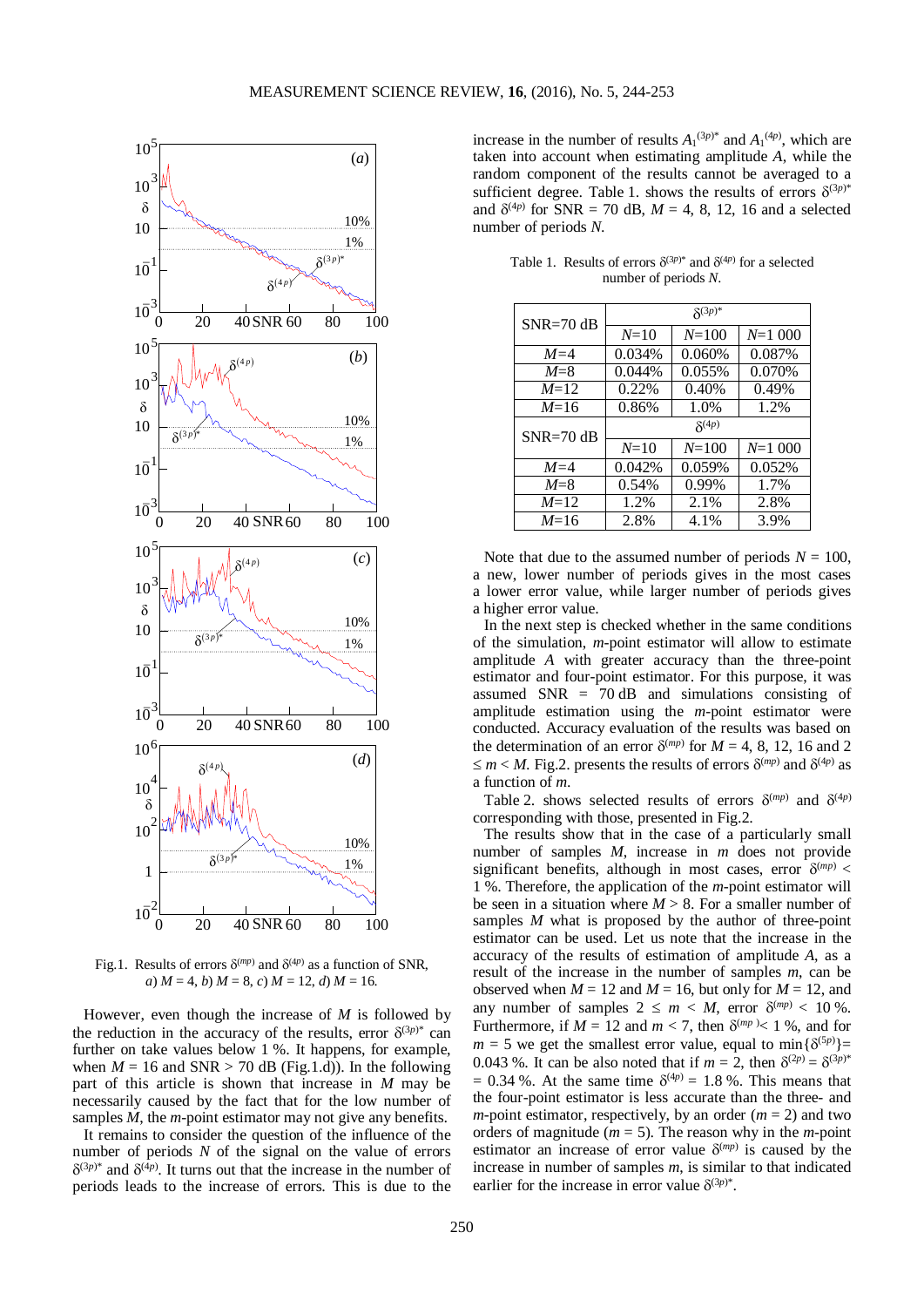

Fig.2. Results of errors  $\delta^{(mp)}$  and  $\delta^{(4p)}$  as a function of *m*, *a*) *M*=4, *b*) *M*=8, *c*) *M*=12, *d*) *M*=16.

Table 2. Results of errors  $\delta^{(mp)}$  and  $\delta^{(4p)}$  for a selected number of samples *m*.

| $SNR = 70$ dB | $\delta^{(mp)} < 1\%$ |        |        |          | $\delta^{(4p)}$ |
|---------------|-----------------------|--------|--------|----------|-----------------|
| $N = 100$     | $m=2$                 | $m=4$  | $m=5$  | $m=6$    |                 |
| $M=4$         | 0.062%                |        |        |          | 0.040%          |
| $M=8$         | 0.058%                | 0.081% | 0.27%  | 0.64%    | 0.97%           |
| $M=12$        | 0.34%                 | 0.19%  | 0.043% | 0.35%    | 1.8%            |
| $M=16$        | 0.95%                 | 0.75%  | 0.50%  | $0.17\%$ | 3.8%            |

In practice, it is not always possible to provide measurement conditions, where  $SNR = 70$  dB. Therefore, the author has prepared Table 3. and Table 4. of the guidelines, which can help in the application of the *m*-point estimator in the conditions where 60 dB < SNR < 80 dB. In the tables are shown only the parameters of the method and the signal processing parameters, which by the mode of simulation allow to obtain errors  $\delta^{(mp)}$  at a level not exceeding 1 %. The tables show the results of error checking  $\delta^{(4p)}$  for a four-point estimator. In order to corroborate the results, the process of estimating amplitude *A* was repeated  $K = 10<sup>4</sup>$  for each assumed number of samples *M*.

Table 3. Parameters of *m*-point method (*N*=10).

|                  |                     |                                                 | $\delta^{(4p)}$            |  |  |
|------------------|---------------------|-------------------------------------------------|----------------------------|--|--|
| $N = 10$         | $\delta^{(mp)}<1\%$ | $\min\{\delta^{(mp)}\} < 1\%$                   |                            |  |  |
| $\boldsymbol{M}$ | $SNR = 60$ dB       |                                                 |                            |  |  |
| 4                | $2\leq m\leq 3$     | $m=3$                                           | ${<}1\%$                   |  |  |
| $\overline{5}$   |                     |                                                 | $<$ 10%                    |  |  |
| 6                | $2\leq m\leq 4$     |                                                 | ${<}10^{4}\%$              |  |  |
| $\overline{8}$   |                     | $\min\{\delta^{(mp)} _{m=3,4}\}$                | $<$ 10%                    |  |  |
| 10               | $2\leq m\leq 5$     | $\min\{\delta^{(mp)} _{m=3,4,5}\}$              |                            |  |  |
| 12               | $4\leq m \leq 5$    | $m=5$                                           | $<$ 100%                   |  |  |
| 14               | $m=6$               | $m=6$                                           |                            |  |  |
| $\boldsymbol{M}$ |                     | $SNR = 70$ dB                                   |                            |  |  |
| $\overline{4}$   | $2\leq m\leq 3$     |                                                 |                            |  |  |
| $\overline{5}$   | $2\leq m\leq 4$     | $m=3$                                           | ${<}1\%$                   |  |  |
| $\overline{6}$   |                     |                                                 | $<\!\!10^{\overline{4}\%}$ |  |  |
| 8                | $2\leq m\leq 5$     | $\min\{\delta^{(mp)} _{m=3,4}\}$                |                            |  |  |
| 10               |                     | $\overline{\min{\{\delta^{(mp)} _{m=3,4,5}\}}}$ |                            |  |  |
| 12               | $2\leq m\leq 6$     | $\overline{\min\{\delta^{(mp)} _{m=4,5}\}}$     | ${<}10%$                   |  |  |
| 14               | 4≤m≤6               | $\min\{\delta^{(mp)} _{m=5,6}\}$                |                            |  |  |
| 16               | $6 \leq m \leq 7$   | $\min\{\delta^{(mp)} _{m=6,7}\}$                |                            |  |  |
| 18               | $m=7$               | $m=7$                                           |                            |  |  |
| 20               | $m=8$               | $m=8$                                           |                            |  |  |
| 22               | $m=9$               | $m=9$                                           | $<$ 100%                   |  |  |
| M                |                     | $SNR = 80$ dB                                   |                            |  |  |
| $\overline{4}$   | 2≤m≤3               | $m=3$                                           |                            |  |  |
| 8                | 2≤m≤7               | $\min\{\delta^{(mp)} _{m=3,4}\}$                | $<$ 1%                     |  |  |
| 12               | 2≤m≤8               | $\overline{\min\{\delta^{(mp)} _{m=4,5}\}}$     |                            |  |  |
| 16               | $2\leq m\leq 9$     | $\min\{\delta^{(mp)} _{m=6,7}\}$                |                            |  |  |
| 20               | $4\leq m \leq 9$    | $m=8$                                           |                            |  |  |
| 24               | 8≤m≤10              | $m=9$                                           | $<$ 10%                    |  |  |
| 28               | 10≤m≤11             | $m=11$                                          |                            |  |  |
| 32               | $12 \le m \le 13$   | $\min\{\delta^{(mp)} _{m=12,13}\}$              | $<$ 100%                   |  |  |
| 36               | $m=14$              | $m = 14$                                        |                            |  |  |

According to the author, the use of tables is very simple. Assuming that as the result of the measurement is obtained for  $N = 100$  periods each comprising  $M = 8$  samples  $y_q[i]$ . Assuming also that the reference value of amplitude *A* is known. On the basis of the samples obtained, SNR  $\approx$  70 dB. According to Table 4. amplitude *A* can be estimated with an error not exceeding 1 %, assuming in the *m*-point estimator any number of samples *m* between  $2 \le m \le 5$ . After the calculation of  $A_1^{(mp)}$ , the value of error  $\delta^{(mp)}$  should be determined to check whether error  $\delta^{(mp)} < 1$ %. If the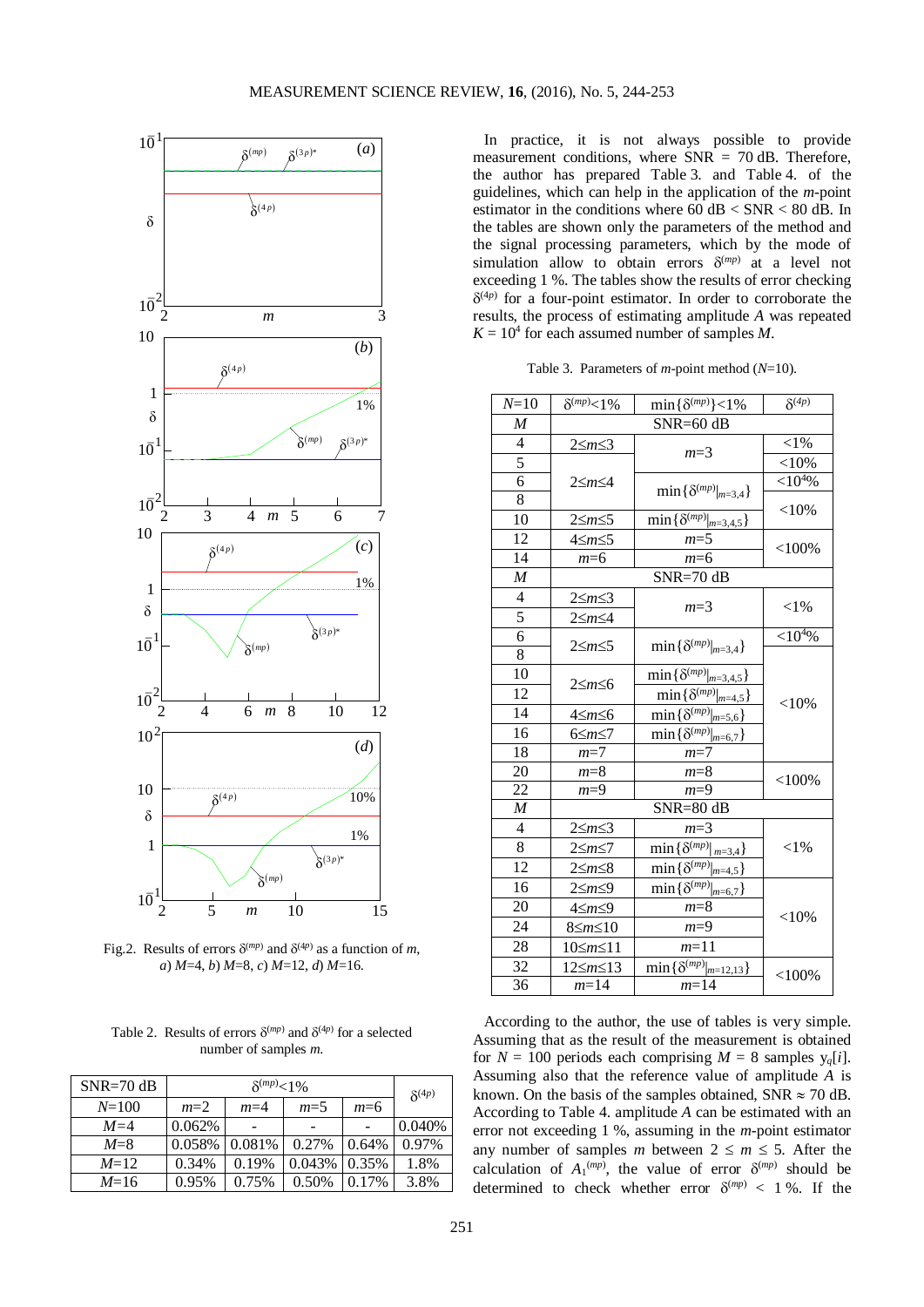estimate of amplitude *A* is to be made with the least possible error  $\delta^{(mp)}$  not exceeding 1 %, then the *m*-point estimator should be used in consequence for  $m = 3$ , 4 and amplitude *A*1 (*mp*) calculated. Based on the results obtained and the reference value of amplitude *A*, calculate errors  $\delta^{(mp)}$  and indicate the result of  $A_1^{(mp)}$  for which error  $\delta^{(mp)}$  takes the smallest value. Data from Table 3. and Table 4. should be considered only as a guide to help use the *m*-point estimator in practice. It should be remembered that in the real situation of measurement, the error of results may significantly differ from that obtained by the simulation mode.

| Table 4. Parameters of <i>m</i> -point method ( $N=100$ ). |  |  |
|------------------------------------------------------------|--|--|
|                                                            |  |  |

| $N = 100$        | $\delta^{(mp)} < 1\%$ | $\min\{\delta^{(mp)}\}$ < 1%                  | $\delta^{(4p)}$ |  |  |
|------------------|-----------------------|-----------------------------------------------|-----------------|--|--|
| M                |                       | $SNR = 60$ dB                                 |                 |  |  |
| 4                | $2\leq m\leq 3$       |                                               | ${<}1\%$        |  |  |
| 5                |                       | $m=3$                                         | $<$ 10%         |  |  |
| $\overline{6}$   |                       |                                               | ${<}10^{4}\%$   |  |  |
| $\overline{8}$   | $2\leq m\leq 4$       | $\overline{\min\{\delta^{(mp)} _{m=3,4}\}}$   |                 |  |  |
| 10               | $2\leq m\leq 4$       | $m=4$                                         | $<$ 10%         |  |  |
| 12               | $m=5$                 | $m=5$                                         |                 |  |  |
| $\overline{14}$  | $m=6$                 | $m=6$                                         | $<$ 100%        |  |  |
| $\boldsymbol{M}$ |                       | $SNR = 70$ dB                                 |                 |  |  |
| $\overline{4}$   | $2\leq m\leq 3$       |                                               | ${<}1\%$        |  |  |
| 5                |                       | $m=3$                                         |                 |  |  |
| $\overline{6}$   | $2\leq m\leq 5$       |                                               | ${<}10^{3}\%$   |  |  |
| 8                |                       | $\overline{\min\{\delta^{(mp)} _{m=3,4}\}}$   |                 |  |  |
| 10               | $2\leq m\leq 6$       | $m=4$                                         |                 |  |  |
| 12               |                       | $m=5$                                         | ${<}10\%$       |  |  |
| 14               | 4≤m≤6                 | $\overline{\min{\{\delta^{(mp)} _{m=5,6}\}}}$ |                 |  |  |
| 16               | 5≤m≤7                 | $\overline{\min{\{\delta^{(mp)} _{m=6,7}\}}}$ |                 |  |  |
| 18               | $m=7$                 | $m=7$                                         |                 |  |  |
| 20               | $m=8$                 | $m=8$                                         | $<$ 100%        |  |  |
| 22               | $m=9$                 | $m=9$                                         |                 |  |  |
| $\boldsymbol{M}$ |                       | $SNR = 80$ dB                                 |                 |  |  |
| $\overline{4}$   | 2≤m≤3                 | $m=3$                                         | ${<}1\%$        |  |  |
| $\overline{8}$   | 2≤m≤7                 | $\min\{\delta^{(mp)} _{m=3,4}\}$              |                 |  |  |
| 12               | 2≤m≤8                 | $m=5$                                         |                 |  |  |
| 16               | $2\leq m\leq 9$       | $m=6$                                         |                 |  |  |
| 20               | 5≤m≤9                 | $m=8$                                         | ${<}10\%$       |  |  |
| 24               | $8 \leq m \leq 10$    | $m=9$                                         |                 |  |  |
| 28               | 10≤m≤11               | $m=11$                                        |                 |  |  |
| 32               | $m=12$                | $m=12$                                        |                 |  |  |
| 36               | $m=14$                | $m=14$                                        | $<$ 100%        |  |  |

Taking into account all the presented simulation results, it is concluded that:

I. The three-point estimator allows an estimation of amplitude *A* with greater accuracy than the four-point Vizireanu and Halunga estimator.

II. The *m*-point estimator allows to estimate amplitude *A* with greater accuracy than the three-point estimator. The condition for a more accurate estimation of the amplitude is to choose the number of samples *m* in such a way that error  $\delta^{(mp)}$  takes the smallest possible value (min $\{\delta^{(mp)}\}$  from Table 4. and Table 5.).

III. The *m*-point estimator should be used when the number of samples  $M > 8$ . Application of the estimator for a smaller number of samples does not bring significant benefits and may be replaced with the three-point estimator.

# 5. EXPERIMENTAL VERIFICATION

Taking into account the simulation results, a measurement experiment has been carried out consisting of the acquisition of samples of the sinusoidal signal  $x(t)$  with amplitude  $A = 1$  V, frequency  $f = 20$  Hz, and initial phase  $\varphi = 0$ . Signal  $x(t)$  has been generated by an Agilent 33220A function generator. The signal sampling has been carried out by an Agilent 3458A voltmeter [14]. Prior to carrying out the measurements, appropriate corrections of signal frequency *f* and sampling frequency *fs* have been made to ensure coherence of the samples collected without a break in subsequent periods. As a result, three series (*s*1, *s*2, *s*3) have been obtained, each containing  $N = 100$  periods of the samples  $u_q[i]$  of sinusoidal voltage. The number of samples in each period is  $M = 12$ . The measurement resolution is  $B = 16$  and it results from the integration time  $t_i = 2 \mu s$ preprogrammed in an Agilent 3458A voltmeter. On account of the way of voltage conversion by the voltmeter, the obtained samples  $u_q[i]$  require correction of their values. As a result of this operation, the samples

$$
y_q[i] = \frac{1}{\text{sinc}\left(2\pi f t_i\right)} u_q[i] \tag{50}
$$

are obtained, on whose basis amplitude *A* of signal *x*(*t*) is estimated. To estimate amplitude *A*, the *m*- and four-point methods presented in the paper are used.

The evaluation of the accuracy of the results of amplitude estimation is conducted based on the maximum error (48) determined on the basis of the relative error

$$
\delta_A = \frac{|A_1 - A^*|}{A'} 100\% = \frac{\left|A_1 - \sqrt{2} \frac{1}{n} \sum_{r=0}^{n-1} \text{RMS}[r] \right|}{\sqrt{2} \frac{1}{n} \sum_{r=0}^{n-1} \text{RMS}[r]} 100\% \quad (51)
$$

calculated in each period based on the result *A*<sup>1</sup> of the amplitude *A* estimation, as well as on amplitude *A'*. Amplitude *A'* is calculated on the basis of an average of  $n = 10$  values of the root mean square (RMS) voltage, measured by an Agilent 3458A voltmeter in the "Synchronous Sub-sample" mode. It is assumed that amplitude *A*' obtained in this way is the reference value of the results  $A_1$  of amplitude  $A$  estimation. To justify this procedure, it ought to be emphasized that the relative error  $\delta_{RMS}$  of the averaged result of RMS measurement calculated on the basis of the device specification amounted to 0.064 %, whereas error  $\delta_{A}$  of amplitude A' is equal to 0.048 %. Taking into account the collected series of samples, as well as the employed estimators  $A_1^{(mp)}$  and  $A_1^{(4p)}$ , error  $\delta_{A'}$  proves to be significantly smaller than errors  $\delta$ , and in a prevailing number of cases smaller than errors  $\delta_A$ . Fig.3. presents the results of error δ determined for the collected series of samples.